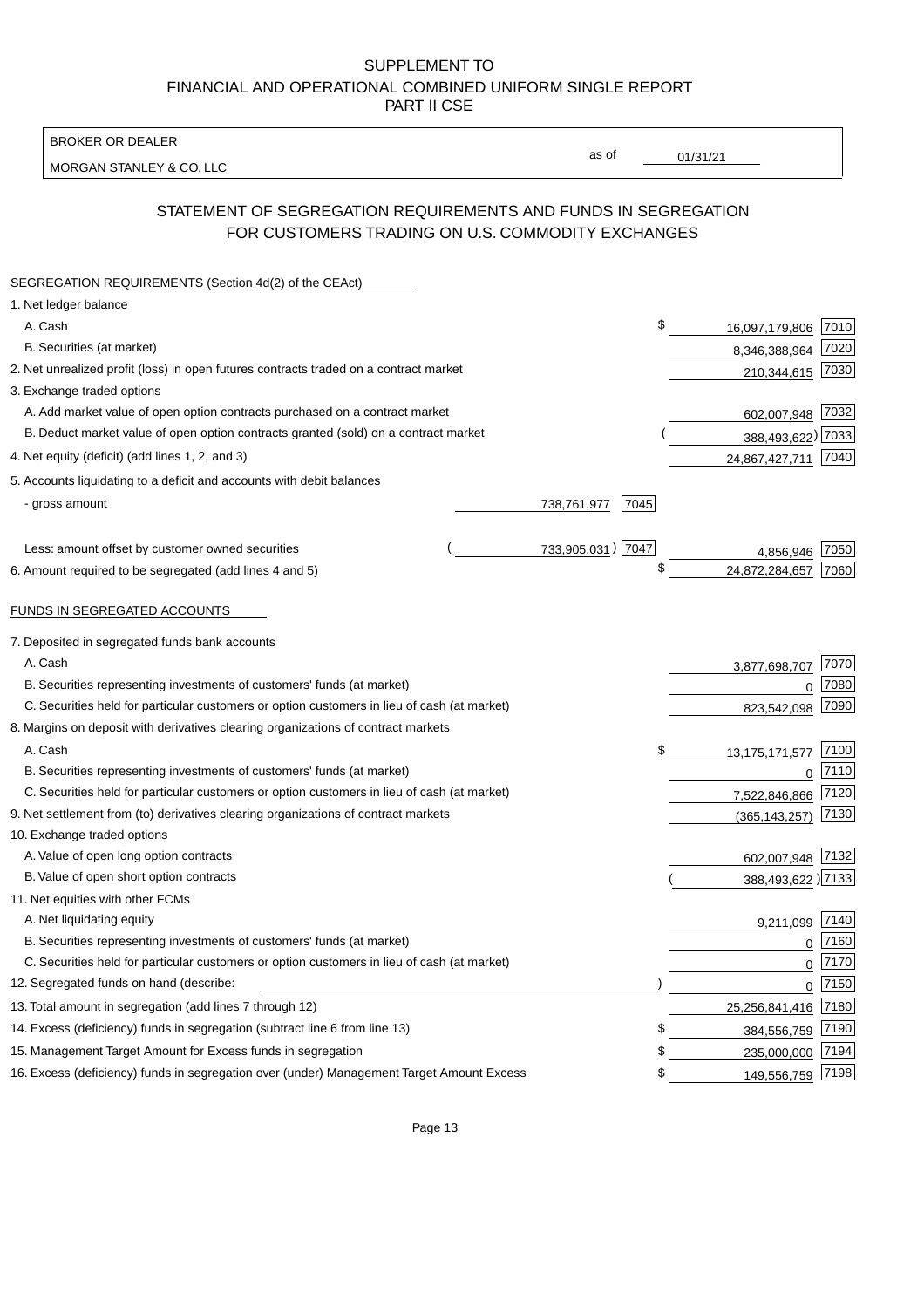| <b>BROKER OR DEALER</b>                                                              | as of                                                                                                    |        |
|--------------------------------------------------------------------------------------|----------------------------------------------------------------------------------------------------------|--------|
| MORGAN STANLEY & CO. LLC                                                             | 01/31/21                                                                                                 |        |
|                                                                                      | STATEMENT OF SEGREGATION REQUIREMENTS AND FUNDS IN SEGREGATION<br>FOR CUSTOMERS' DEALER OPTIONS ACCOUNTS |        |
| 1. Amount required to be segregated in accordance<br>with Commission regulation 32.6 | \$                                                                                                       | 7200   |
| 2. Funds in segregated accounts                                                      |                                                                                                          |        |
| A. Cash                                                                              | \$<br>7210                                                                                               |        |
| B. Securities (at market)<br>C. Total                                                | 7220 <br>$\Omega$                                                                                        | 7230   |
| 3. Excess (deficiency) funds in segregation                                          |                                                                                                          |        |
| (subtract line 2.C from line 1)                                                      |                                                                                                          | 0 7240 |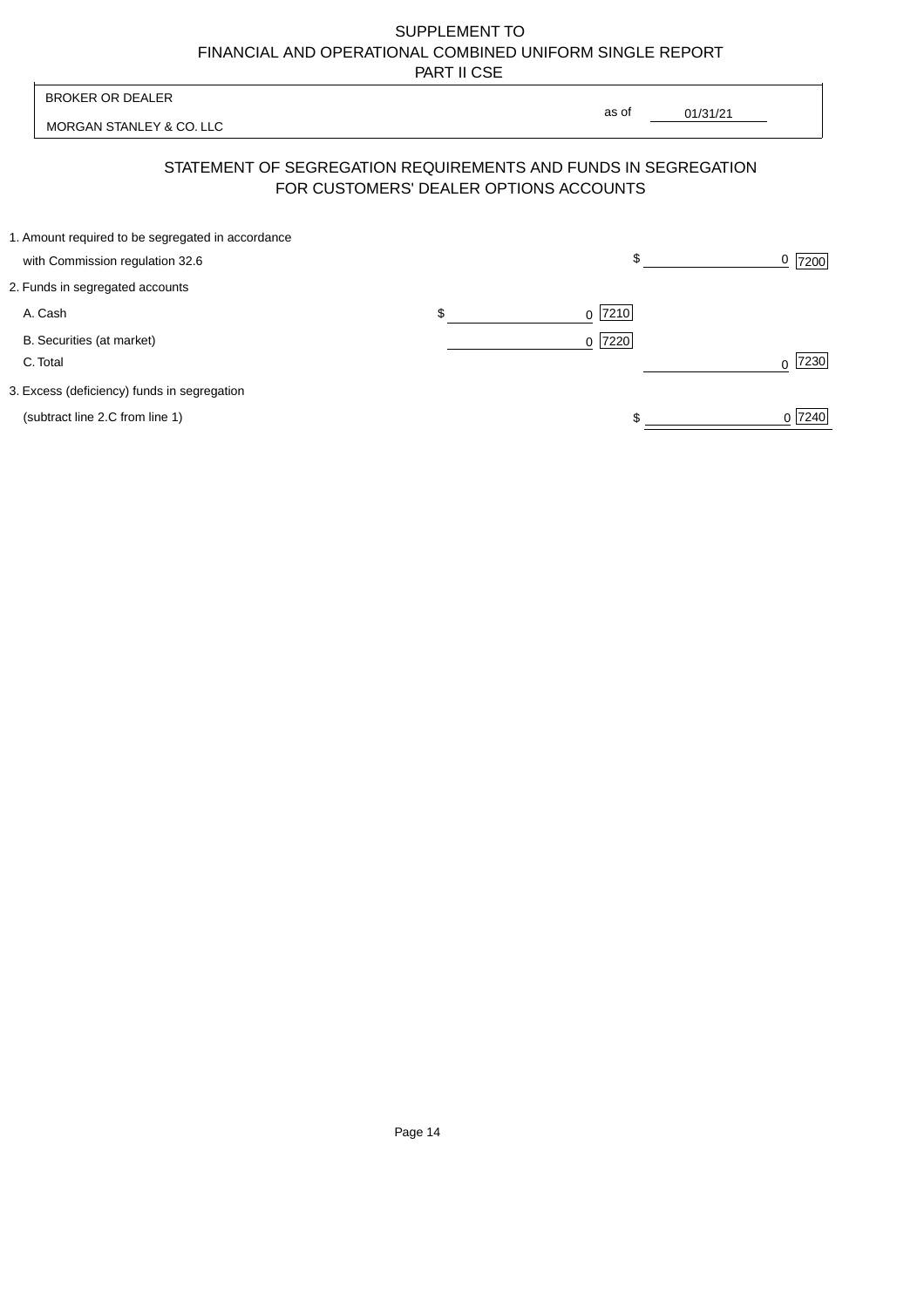PART II CSE

| BROKER OR DEALER         |       |          |
|--------------------------|-------|----------|
| MORGAN STANLEY & CO. LLC | as of | 01/31/21 |
|                          |       |          |

# STATEMENT OF SECURED AMOUNTS AND FUNDS HELD IN SEPARATE ACCOUNTS PURSUANT TO COMMISSION REGULATION 30.7

#### FOREIGN FUTURES AND FOREIGN OPTIONS SECURED AMOUNTS

| Amount required to be set aside pursuant to law, rule or regulation of a foreign government<br>or a rule of a self-regulatory organization authorized thereunder |                    | \$<br>0             | 7305 |
|------------------------------------------------------------------------------------------------------------------------------------------------------------------|--------------------|---------------------|------|
| 1. Net ledger balance - Foreign Futures and Foreign Option Trading - All Customers                                                                               |                    |                     |      |
| A. Cash                                                                                                                                                          |                    | \$<br>4,507,556,508 | 7315 |
| B. Securities (at market)                                                                                                                                        |                    | 2,357,300,318       | 7317 |
| 2. Net unrealized profit (loss) in open futures contracts traded on a foreign board of trade                                                                     |                    | 199,996,326         | 7325 |
| 3. Exchange traded options                                                                                                                                       |                    |                     |      |
| A. Market value of open option contracts purchased on a foreign board of trade                                                                                   |                    | 13,029,691          | 7335 |
| B. Market value of open contracts granted (sold) on a foreign board of trade                                                                                     |                    | (12,898,337)        | 7337 |
| 4. Net equity (deficit) (add lines 1.2. and 3.)                                                                                                                  |                    | 7,064,984,506       | 7345 |
| 5. Accounts liquidating to a deficit and accounts with                                                                                                           |                    |                     |      |
| debit balances - gross amount                                                                                                                                    | 7351<br>77,606,309 |                     |      |
| Less: amount offset by customer owned securities                                                                                                                 | 74,444,250) 7352   | 3,162,059           | 7354 |
| 6. Amount required to be set aside as the secured amount - Net Liquidating Equity Method (add lines 4 and 5)                                                     |                    | 7,068,146,565       | 7355 |
| 7. Greater of amount required to be set aside pursuant to foreign jurisdiction (above) or line 6.                                                                |                    | 7,068,146,565       | 7360 |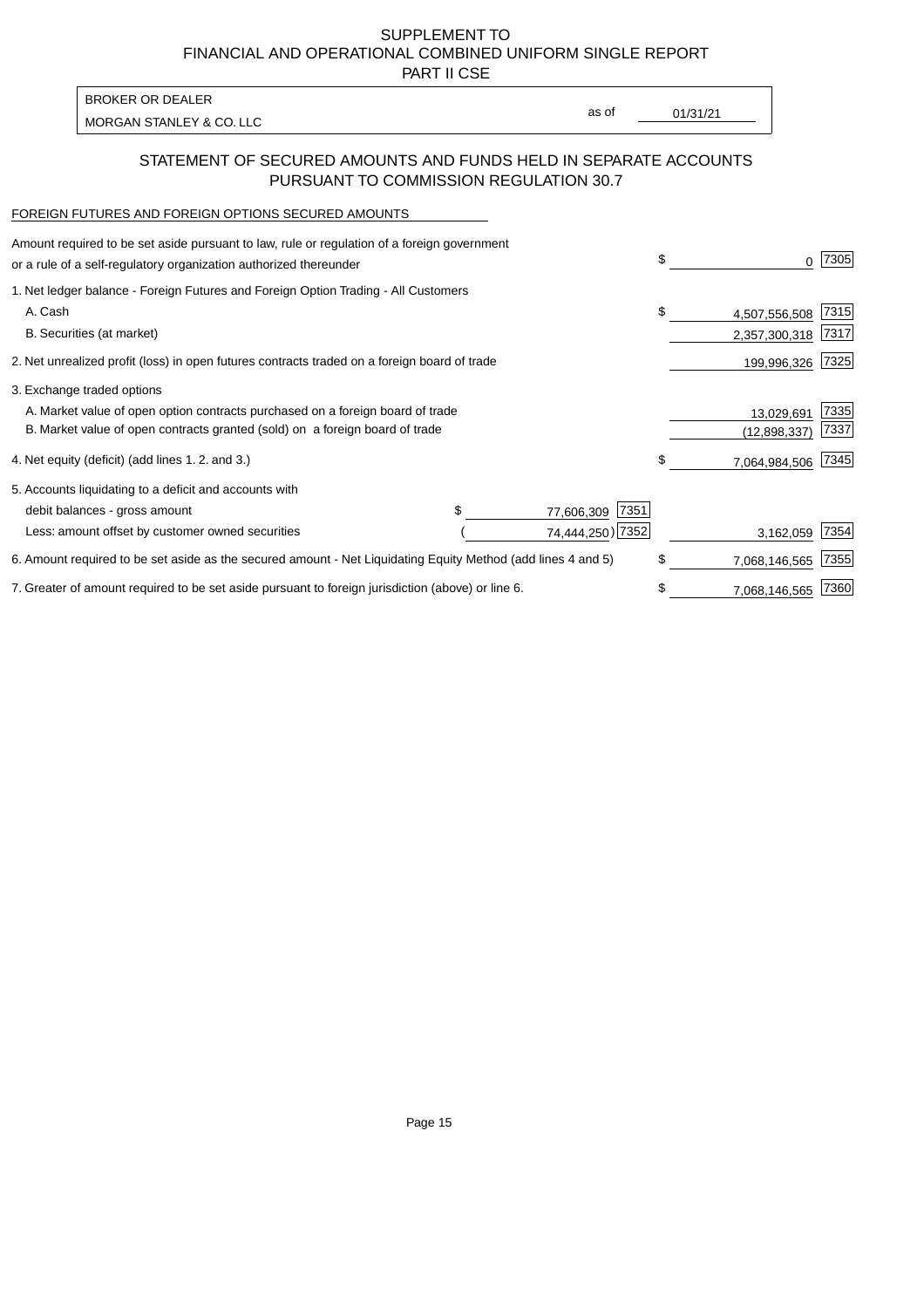BROKER OR DEALER

MORGAN STANLEY & CO. LLC

01/31/21 as of

## STATEMENT OF SECURED AMOUNTS AND FUNDS HELD IN SEPARATE ACCOUNTS PURSUANT TO COMMISSION REGULATION 30.7

#### FUNDS DEPOSITED IN SEPARATE REGULATION 30.7 ACCOUNTS

| 1. Cash in banks                                                                                                     |      |                                  |                    |
|----------------------------------------------------------------------------------------------------------------------|------|----------------------------------|--------------------|
| A. Banks located in the United States                                                                                | \$   | 781,196,583 7500                 |                    |
| B. Other banks qualified under Regulation 30.7                                                                       |      |                                  |                    |
| Name(s):                                                                                                             | 7510 | 594,399,757 7520 \$              | 1,375,596,340 7530 |
| 2. Securities                                                                                                        |      |                                  |                    |
| A. In safekeeping with banks located in the United States                                                            | \$   | 407,527,782 7540                 |                    |
| B. In safekeeping with other banks qualified under Regulation 30.7                                                   |      |                                  |                    |
| Name(s):                                                                                                             | 7550 | 22,333,702 7560                  | 429,861,484 7570   |
| 3. Equities with registered futures commission merchants                                                             |      |                                  |                    |
| A. Cash                                                                                                              | \$   | 7580<br>21,884,363               |                    |
| <b>B.</b> Securities                                                                                                 |      | $0$ 7590                         |                    |
| C. Unrealized gain (loss) on open futures contracts                                                                  |      | 7600<br>183,026                  |                    |
| D. Value of long option contracts                                                                                    |      | $0$ 7610                         |                    |
| E. Value of short option contracts                                                                                   |      | $0)$ 7615                        | 22,067,389 7620    |
| 4. Amounts held by clearing organizations of foreign boards of trade                                                 |      |                                  |                    |
| Name(s):                                                                                                             | 7630 |                                  |                    |
| A. Cash                                                                                                              | \$   | $0$ 7640                         |                    |
| <b>B.</b> Securities                                                                                                 |      | 7650<br>0                        |                    |
| C. Amount due to (from) clearing organizations - daily variation                                                     |      | 7660<br>0                        |                    |
| D. Value of long option contracts                                                                                    |      | 0 7670                           |                    |
| E. Value of short option contracts                                                                                   |      | $0$ ) 7675                       | $0^{7680}$         |
| 5. Amounts held by members of foreign boards of trade<br>Name(s):                                                    | 7690 |                                  |                    |
| A. Cash                                                                                                              | \$   | 3,329,972,513 7700               |                    |
| <b>B.</b> Securities                                                                                                 |      | 1,927,438,834 7710               |                    |
| C. Unrealized gain (loss) on open futures contracts                                                                  |      | 199,813,300 7720                 |                    |
| D. Value of long option contracts                                                                                    |      | 13,029,691 7730                  |                    |
| E. Value of short option contracts                                                                                   |      | $(12,898,337)$ <sup>[7735]</sup> | 5,457,356,001 7740 |
| 6. Amounts with other depositories designated by a foreign board of trade<br>Name(s):                                | 7750 |                                  | 0 7760             |
| 7. Segregated funds on hand (describe:                                                                               |      |                                  | 0 7765             |
| 8. Total funds in separate section 30.7 accounts                                                                     |      | \$                               | 7,284,881,214 7770 |
| 9. Excess (deficiency) set Aside Funds for Secured Amount (subtract Line 7 Secured<br>Statement page 15 from Line 8) |      | \$                               | 216,734,649 7380   |
| 10. Management Target Amount for Excess funds in separate section 30.7 accounts                                      |      | \$                               | 140,000,000 7780   |
|                                                                                                                      |      |                                  |                    |
| 11. Excess (deficiency) funds in separate 30.7 accounts over (under) Management Target                               |      | \$                               | 76,734,649 7785    |